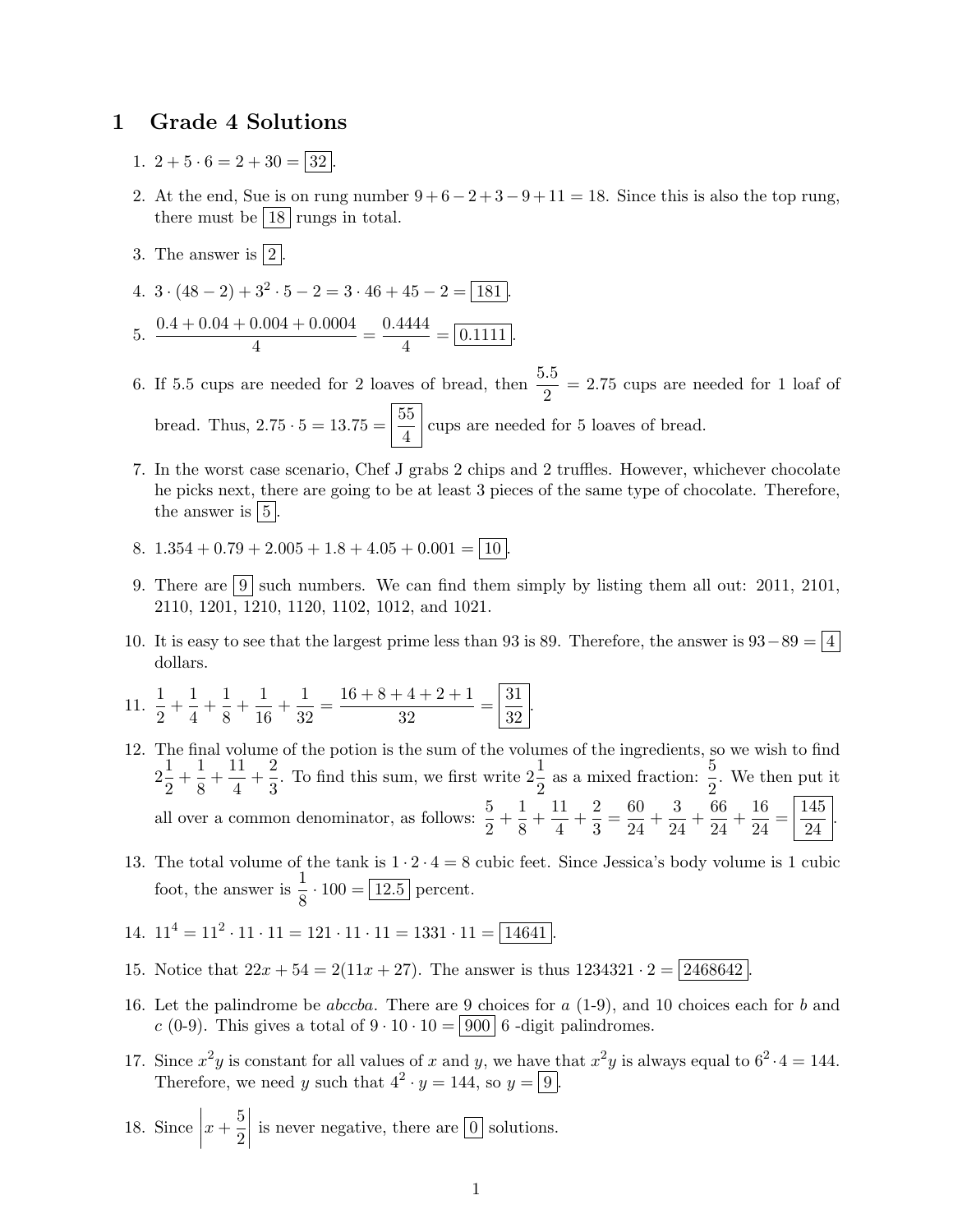- 19. Split the 6 rabbits into two groups of three rabbits. In three minutes, each of the two groups of rabbits will have eaten 3 carrots, so after  $|3 \text{ minutes}|$ , they will have eaten 6 carrots in total.
- 20. If 60% of the people drop out, then 40% of them will take the test. Thus, if x is the number of people they must enlist, we have  $0.4x = 1000 \implies x = |2500|$ .
- 21. Notice that the sum of the integers from  $-n$  to n is exactly 0. We can verify this by grouping each number with its opposite and noticing that each pair adds up to 0. Thus, the sum of the numbers from −15 to 15 is 0. If we include the number 16 into our sum, we find that the sum of the numbers from  $-15$  to 15 is 16. There are 32 consecutive integers between  $-15$ and 16 inclusive, so the answer is  $|32|$ .
- 22. After every 20 minutes, the number of parasprites doubles: each of the original parasprites remains, and each of them spawns a new parasprite. Since six sets of 20 minutes pass in two hours, there will be a total of  $2^6 = 64$  parasprites after 2 hours.
- 23. There are 20 jelly beans in total, with 4 of them blue. The probability of the first not being blue is  $\frac{16}{20}$ , the probability of the second not being blue is  $\frac{15}{19}$ , and the probability of the third not being blue is  $\frac{14}{18}$ . Thus the probability of getting three non-blue jelly beans is 16  $\frac{16}{20} \cdot \frac{15}{19}$  $\frac{15}{19} \cdot \frac{14}{18}$  $\frac{14}{18} = \frac{28}{57}$  $rac{20}{57}$ .
- 24. If Granny knits two sweaters, she will have to make  $2 \cdot 2100 = 4200$  stitches in total. It takes 4200  $\frac{200}{20}$  = 210 minutes to make these stitches, which amounts to  $\boxed{3.5 \text{ hours}}$ .
- 25. There are 4 choices for the first person, 3 for the second, 2 for the third, and 1 for the fourth. Thus, there are  $4 \cdot 3 \cdot 2 \cdot 1 = 24$  ways to line up the people.
- 26. It can be easily verified that the statement holds true when  $n = 3, 4$ , or 5. For  $n > 5$ , it can easily be seen that the longest diagonal is longer than the shortest. Thus, our answers are  $3, 4$ , and  $5$ .
- 27. If n leaves a remainder of 1 when divided by 2,3,4,5, and 6,  $n-1$  must leave a remainder of 0 when divided by 2,3,4,5,6, that is, 2,3,4,5, and 6 must all divide  $n-1$ . This is the same thing as saying that  $lcm(2, 3, 4, 5, 6) = 60$  divides  $n - 1$ . The smallest such n larger than 1 is therefore  $61$ .
- 28. Rewrite this with each of the bases as 2.  $8^{3x+4} = 2^{3(3x+4)} = 2^{9x+12}$  and  $16^{5x} = 2^{4(5x)} = 2^{20x}$ . Equating exponents, we have  $20x = 9x + 12 \implies x = \frac{12}{11}$  $\frac{12}{11}$ .
- 29. We know that all squares of real numbers are nonnegative. Thus, if two squares add to 0, both of them must be zero. We must therefore have  $2x+3y=5$  and  $x-2y=-7$ . Tripling the second equation and adding it to twice the first equation gives us  $7x = -11 \implies x = \frac{11}{7}$ 7 .
- 30. If the product of three numbers is odd, each individual number must be odd. The probability that any single roll of a die results in an odd number is  $\frac{1}{2}$ , so our answer is  $\frac{1}{2}$  $\frac{1}{2} \cdot \frac{1}{2}$  $\frac{1}{2} \cdot \frac{1}{2}$  $\frac{1}{2} = \left| \frac{1}{8} \right|$  $\frac{1}{8}$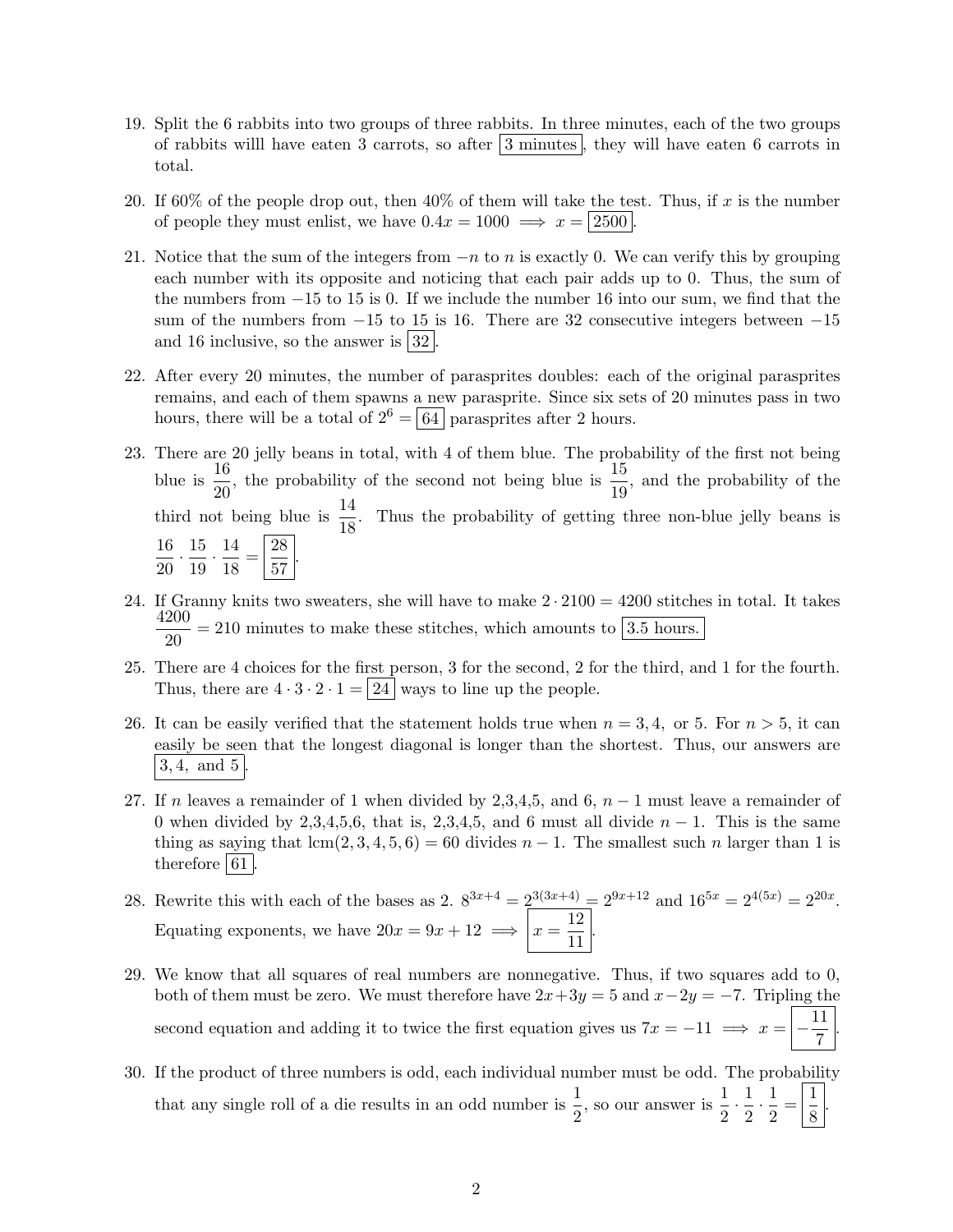- 31. We have  $7a9 + 2b4 = cd13$ . Since there is a carry in the ones digit, we must have either  $a+b+1=1$  or  $a+b+1=11$ . In the former case,  $7a9+2b4 < 1000$ , which is impossible since cd13 is a four-digit number. Thus,  $a + b = 11$ , whence c and d must be 1 and 0, respectivelly, so our answer is  $10 + 1 + 0 = |11|$ .
- 32. Rewrite 33.333... % as  $\frac{1}{3}$ . If  $\frac{1}{3}$  of y is 20, then  $y = 60$ . The sum of the factors of y, namely  $1, 2, 3, 4, 5, 6, 10, 12, 15, 20, 30, 60,$  is | 168 |
- 33. There are no such palindromes. Suppose, for the sake of contradiction there exists a palindrome with 8 digits and whose digits sum to 15 be *abcddcba*. Then we have that  $2(a + b +$  $c + d$ ) = 15, which is impossible since 15 is even, so our answer is  $\lfloor 0 \rfloor$
- 34. The resulting figure has one circular face, of surface area  $\pi r^2$ , one lateral surface of a cylinder, with surface area  $2\pi rh$ , and one-half of a sphere, which has surface area  $\frac{1}{2}(4\pi r^2) = 2\pi r^2$ . Thus, the total surface area is  $3\pi r^2 + 2\pi rh = 3\pi (5^2) + 2\pi (5)(10) = 175\pi$ .
- 35. There are  $\begin{pmatrix} 11 \\ 1 \end{pmatrix}$ 1 ways to place the geometry book. Having placed it, there are  $\begin{pmatrix} 10 \\ 0 \end{pmatrix}$ 6 ways to place the algebra books. Having placed them, there are  $\begin{pmatrix} 4 & 1 \\ 1 & 1 \end{pmatrix}$ 4 ways to place the combinatorics books, where  $\begin{pmatrix} a \\ b \end{pmatrix}$ b  $=\frac{a!}{b!(a-b)!}$ . Thus there are  $\frac{11!}{10!1!} \cdot \frac{10!}{6!4!} \cdot \frac{4!}{4!0!} = 2310$  ways to arrange the books on the bookshelf.
- 36. There are 3 distinct combinations for the first and last letters. The word can be of the form  $O_{\text{max}}$  E,  $O_{\text{max}}$  O , or E<sub>-1-1</sub> O. In all of the cases the four remaining letters are distinct and can be arranged in any order. There are 4 choices for the second letter, 3 choices for the third letter, 2 choices for the fourth letter, and 1 choice for the fifth letter. Thus, there are  $3 \cdot 4 \cdot 3 \cdot 2 \cdot 1 = |72|$  distinct ways to arrange the letters.
- 37. First of all, we must consider that 2012 is a leap year so we must consider the extra day (hence 2012 will have 366 days instead of 365). We must also consider that October 16, 2011, the day of the contest, is a Sunday. One year from now, which is 366 days later, October 16, 2012 will be in 52 weeks and 2 days, so October 16 will be a Tuesday. Therefore, October 17 will be a Wednesday
- 38. If  $n^2$  is a cube, n must also be a cube; if  $n^3$  is a square, then n must also be a square. Thus,  $n$  must be both a square and a cube, so it must be a sixth power. The smallest sixth power larger than 1 is  $2^6 = \boxed{64}$ .
- 39. After a cycle of one day and one night, the snail has a net movement of 2 meters up the tube. After the ninth day, the snail is  $8 \cdot 2 + 3 = 19$  meters from the bottom of the tube. During the ninth night, the snail sinks 1 meter down, and reaches the top of the 20 meter tube on the tenth day. Therefore, the answer is  $|10|$ .
- 40. It is easy to see that the number *n* appears between positions  $(1 + 2 + \cdots + (n 1)) + 1$  and  $(1+2+\cdots+n)$  inclusive, that is,  $\frac{n(n-1)}{2}+1$  and  $\frac{n(n+1)}{2}$  inclusive. Since 200 lies between  $190 = \frac{20 \cdot 19}{8}$  $\frac{19}{2} + 1$  and  $210 = \frac{20 \cdot 21}{2}$  inclusive, our answer is  $\boxed{20}$ .